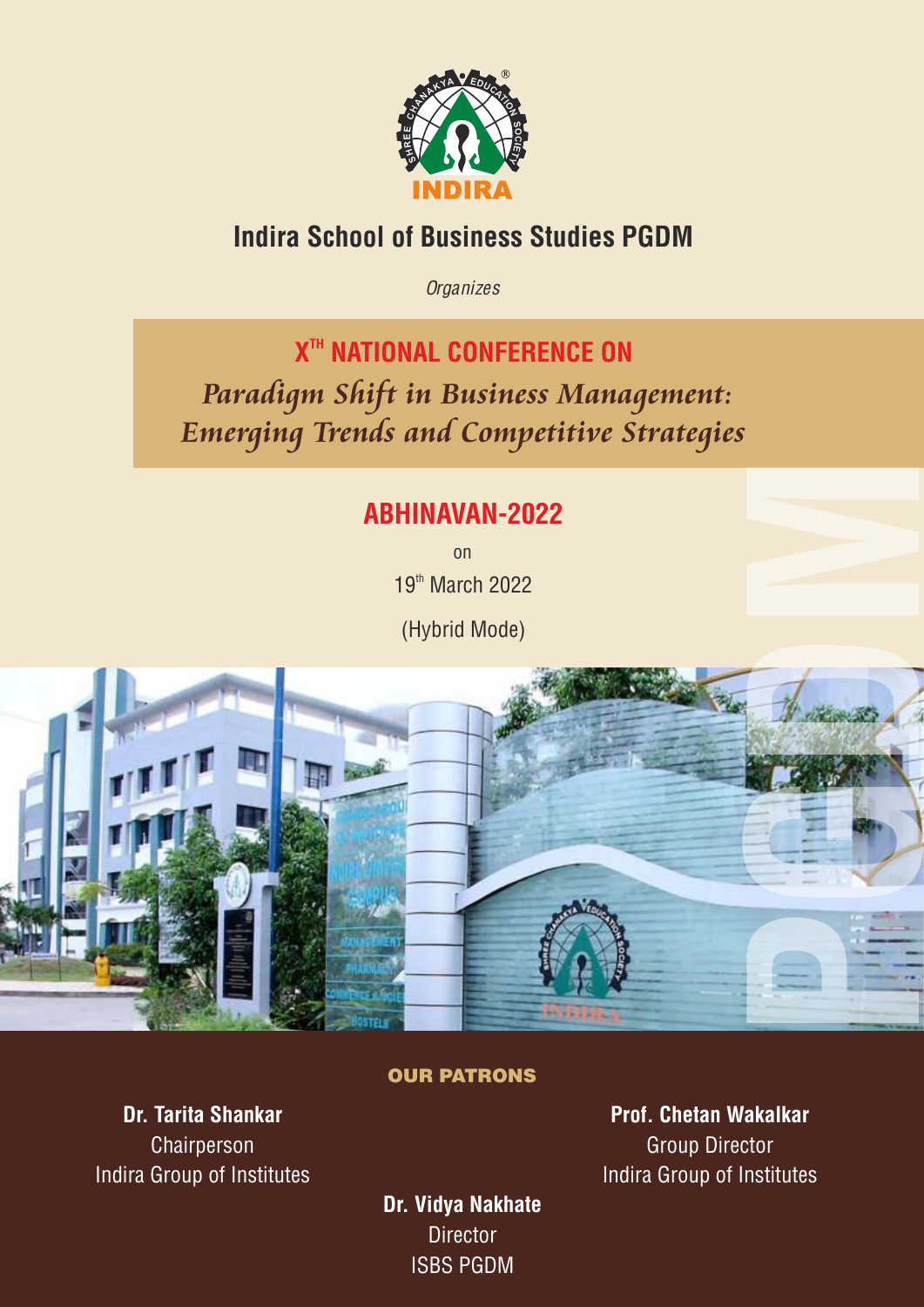#### ABOUT INDIRA SCHOOL OF BUSINESS STUDIES PGDM (ISBS PGDM)

Indira School of Business Studies PGDM (ISBS PGDM previously ISBS) was established as a professional school to meet the growing needs of the business sector with the explicit vision to provide sustainable impetus to the corporate and entrepreneurial abilities in the youth. In a short time span, the programs of the Institute were approved by AICTE and ISBS PGDM established its presence in Pune as a premier business education institute. ISBS PGDM believes that the emerging global environment requires professional graduates to be armed with the sufficient knowledge and confidence of facing tough and competitive scenario. The current global economy has created an environment where managers have to face greater situational challenges; predict and handle the vagaries of the market and provide better quality products and services. Such an environment requires professional graduates not only armed with the necessary knowledge but also confident of facing extremely competitive scenario to keep abreast of the trends in the field of business which can only be achieved with a hands on experience to do things differently through applied research.

#### ABOUT THE CONFERENCE

The market is very dynamic, ever-changing, and impulsively capricious to all. Businesses should renter their business models due to paradigm changes in customer behaviour, technology and market structure. Managers are enduring to plan and strategize for the future, which requires stable economic circumstances. Moreover, consistent and vibrant market ecology remains beneficial for decision-makers. Therefore, our conference's aim is to bring together the best academics, business executives, research scholars and students from universities and institutions all over the nation and industry to share their standpoints, new philosophies and research findings on all areas of business and management and sightsee emerging trends and competitive strategies.

The Theme for this year's conference is Paradigm Shift In Business Management: Emerging Trends And Competitive Strategies

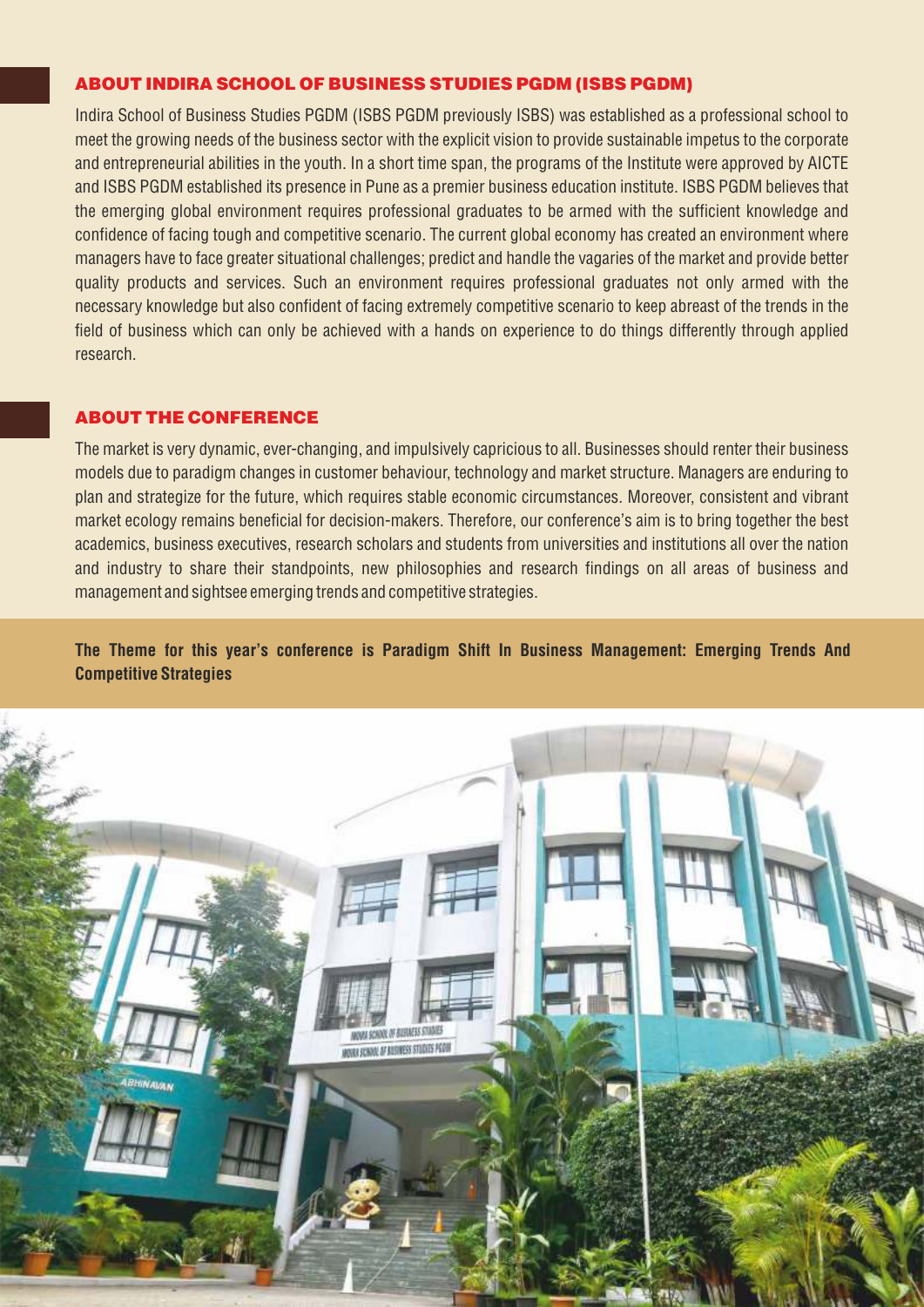- Consumer Behaviour
- **EXECUTE:** Product and Brand Management
- **EXECUTE:** Pricing Issues
- Marketing Channels
- **EXECUTE:** Retailing Issues
- **EXECUTED THE TECHNOLOGY Marketing**
- Customer Relationship Management
- Marketing Strategy
- **EXECUTE:** International Marketing
- **EXECUTE: Business Communication And Advertising**
- Selling And Sales Management
- **Ethical Issues In Marketing**
- **Environmental Marketing**
- Non-Profit Marketing
- Direct Marketing
- **EXECUTE:** Innovations In Marketing
- Emerging Issues In Marketing
- Research Methods in Marketing
- Business to Business (B2B) Marketing

# Operation Management

- Empirical Research in Operation Management
- **EXECUTE:** Humanitarian Logistics and Disaster Relief
- Marketing and Operation Management Interface
- Operation Management and Operation Research
- Internet of Things & Industry 4.0 Simulations
- Business Process Re-engineering CAD/CAM/CIM
- **EXECUTE:** Applying new ICT tools for business
- Use of Analytics in making management better
- Behavioural Operations Management
- Closed Loop Supply Chains
- **Example 2** City/Urban Logistics
- Healthcare Operations Management
- Operational Excellence

# **Marketing Innovation and Entrepreneurship**

- Regional and cluster innovation
- **■** Managing disruptive innovation
- **<u>■ Innovation success</u>**
- **EXECUTE:** Incremental innovations
- Capability to innovate
- Academic entrepreneurship
- **Exolutionary learning**
- **E** New venture creation
- **EXECUTE:** Innovation and product design
- **■** University-enterprise cooperation
- Research-based spin-offs
- **EXECUTE:** Innovation in education
- Start-up management
- **Endogenous growth models**
- Risk analysis
- **EXECUTE:** Incremental innovations
- **•** Venture capital
- Radical innovations
- **EXECUTED** Technology entrepreneurship
- Surrogate entrepreneurship
- **EXECUTE:** Cyber entrepreneurship
- Social innovation and social entrepreneurship
- Technological innovation process
- Creativity, innovation and entrepreneurship
- **EXECUTE:** Knowledge-based Innovation
- Social construction of technology
- Green Innovation and Entrepreneurship
- Strategy for Building Entrepreneurial **Communities**
- **Entrepreneurship training and development**
- **Entrepreneurship development programmes**
- **Entrepreneurial Learning and Teaching in Higher Education**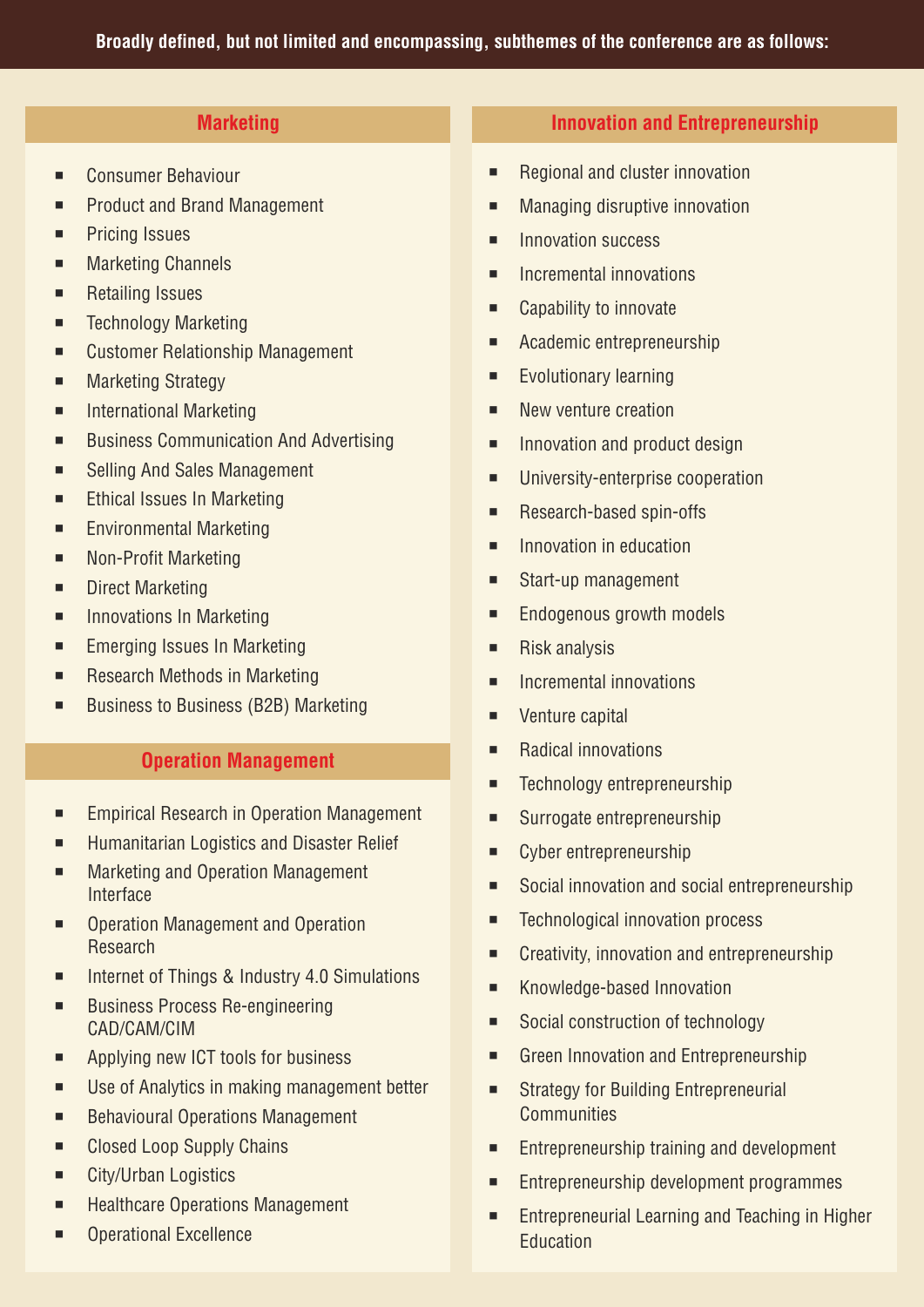- Talent Management Behavior / Cognitive Psychology
- Counseling Psychology
- **Big Data Analytics in HRM**
- Change management in competitive organizations
- **EXECUTE:** Managing Employee Performance
- **Human Resource Information Systems**
- Competency Mapping for Business **Sustainability**
- **Example 15 Skill Development**
- Corporate Restructuring
- **EXECUTE:** Knowledge Management
- **■** Work Life Integration
- **E** Global HRM

# HRM Finance

- ¡ Financial Services
- Corporate Disclosure & Integrated Reporting
- New Dimensions of Digital Payments
- Economic Liberalization & Financial Inclusions
- Micro-finance & Micro-credit for Sustainable **Business**
- Cyber Laws IPR & Policy Issues
- Corporate Restructuring
- **EXECUTE:** Mergers & Acquisitions
- ¡ GST
- **Tax Reforms**
- Corporate Governance
- **EXECUTE:** Global Reporting Initiatives

### AUTHORS ARE REQUESTED TO NOTE THE FOLLOWING WHILE FORWARDING WRITTEN MATERIAL FOR PUBLICATION.

#### Length:

The length of the paper should not be more than 5000 words, in MS Word in Times New Roman font size 12, typed in 1.5 line spacing. Graphs & tables should be in the body of the text & not separate.

# Abstract :

The article should carry a brief abstract not exceeding 250 words profiling the nature of work to follow and should include 3 key words.

### Headings:

1st level Heading should be short and clearly defined in Bold, UPPERCASE in 14 point size and font Times New Roman.

### Body of Paper:

Paper should have

- $\blacksquare$  Introduction
- **E** Literature Review
- **•** Objectives
- Research Methodology
- ¡ Data Analysis
- Limitations / Scope for Future Work
- **E** Conclusion
- References (APA format)

Entire manuscript except the title should be single spaced / single column on A4 sheet ,Font - Times New Roman, point size - 12, alignment - Justified, Margins-2.5 cm / 1 inch.

Figures and tables should be placed as close as possible to where they are cited.

### Format of Submission:

#### Cover Page

- **u** Title
- Author's Name
- Complete Address
- ¡ Co-author's details also to be mentioned (Correspondence will be sent to the first author unless otherwise indicated)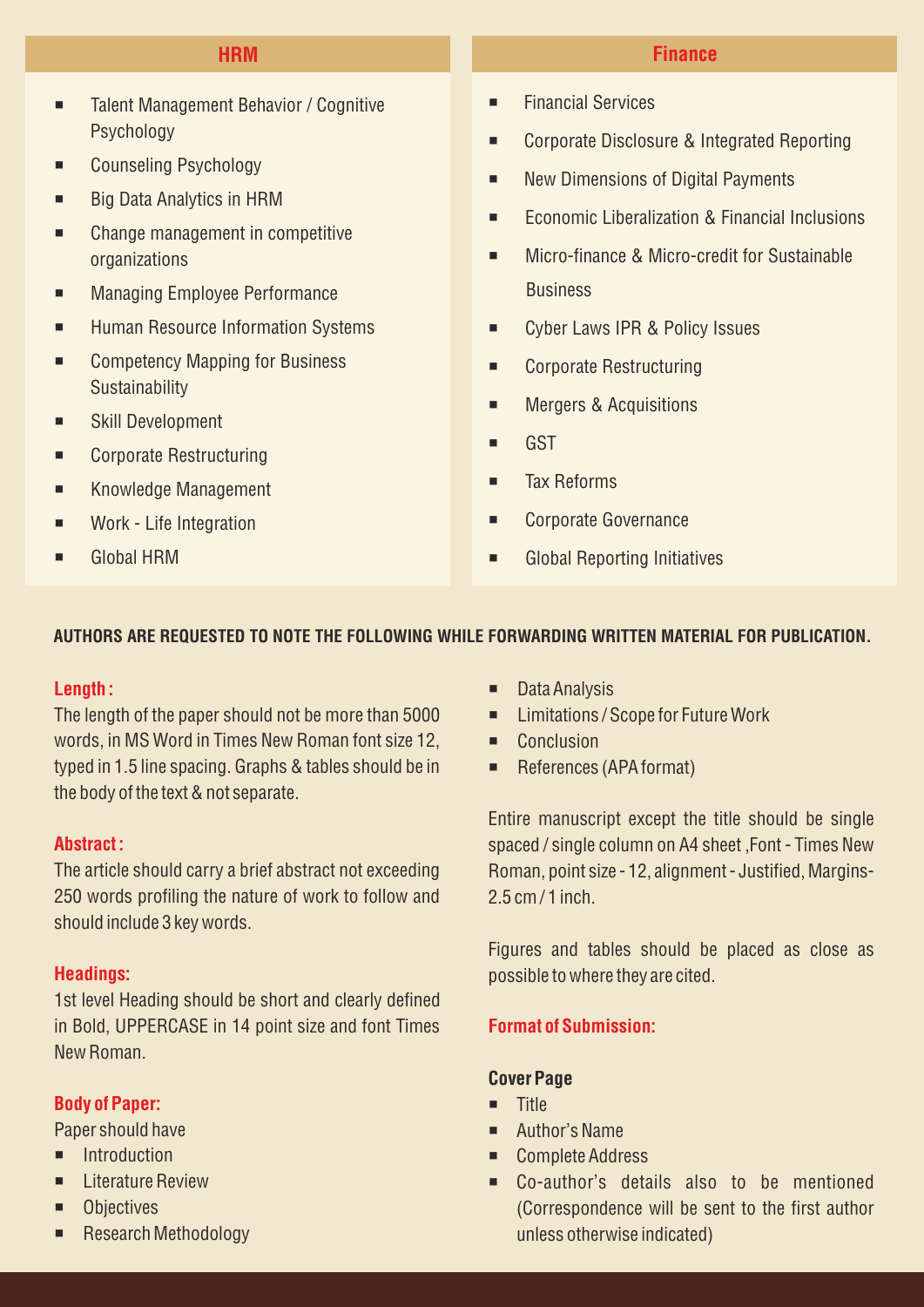# " Page

- **Title**
- Abstract of up to 250 words and should have 3 key words

# 3rd Page

- Paper should begin from third Page.
- Citation to other publications must be in standard APA style.

# Conference Proceeding:

All the submitted papers will be blind peer reviewed & will be subject to plagiarism check. All accepted papers shall be published in conference proceedings with an ISBN. One of the authors must pre-register for the conference within one week after acceptance of the paper to ensure inclusion of the paper in the conference program.

Selected papers from the conference will be published in Scopus/UGC listed journals, subject to due processing and reviews by the journal, as required. Also processing/administrative charges (if applicable) will need to be paid separately by the authors.

# Prize:

The best papers will be rewarded with the cash prize as follows:

in Business Management

| 1 <sup>st</sup> Prize | 7000 INR |
|-----------------------|----------|
| 2 <sup>nd</sup> Prize | 5000 INR |
| 3rd Prize             | 3000 INR |

Paradigm Shift

# Certificate:

A certificate will be issued for presenting a paper / participating / attending the conference.

# Paper in Absentia:

Papers on the conference theme and sub themes contributed in absentia are eligible to be included in the conference proceedings post review, only if one of the authors has completed registration process for the conference.

# Registration Fees:

- 300 INR for Students.
- ¡ 500 INR for Academicians / Research Scholars / paper in absentia.
- 700 INR or Industry delegates.

# Registration fees includes:

- Conference Proceedings
- **Participation Certificate**

# Mode of Payment: Online Transfer

# Account Details:

| <b>CurrentAccount Number</b> | :57500000528812                                    |
|------------------------------|----------------------------------------------------|
| A/c Holder Name              | : Indira School of<br><b>Business Studies PGDM</b> |
| <b>Bank Name</b>             | : HDFC Bank                                        |
| <b>Branch</b>                | : Wakad, Pune 411057                               |
| <b>IFSC Code</b>             | : HDFC0004887                                      |